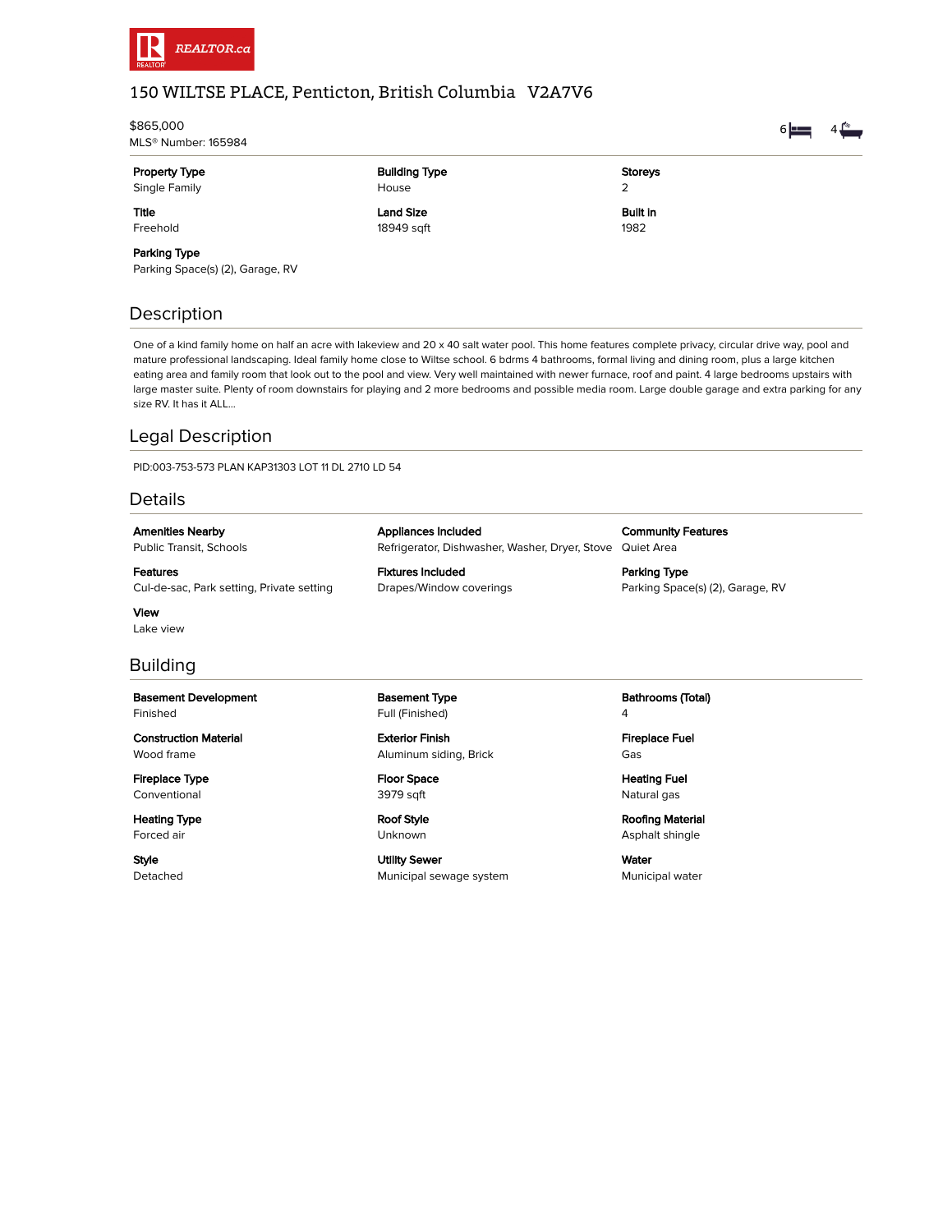### Rooms

| Level           | Type                                        | <b>Dimensions</b>                                                             |
|-----------------|---------------------------------------------|-------------------------------------------------------------------------------|
| Above           | Master bedroom                              | 17 ft ,6 in x 14 ft                                                           |
|                 | Bedroom                                     | 16 ft x 11 ft ,6 in                                                           |
|                 | Bedroom                                     | 15 ft ,6 in x 14 ft ,6 in                                                     |
|                 | Bedroom                                     | 13 ft x 9 ft ,11 in                                                           |
| Level           | 3pc Bathroom<br><b>Type</b><br>4pc Bathroom | Measurements not available<br><b>Dimensions</b><br>Measurements not available |
| <b>Basement</b> | Bedroom                                     | 17 ft ,6 in x 12 ft ,6 in                                                     |
|                 | Bedroom                                     | 17 ft x 12 ft ,6 in                                                           |
|                 | Recreational, Games room                    | 18 ft x 13 ft                                                                 |
|                 | Office                                      | $18$ ft $\times$ 6 ft                                                         |
|                 | Laundry room                                | 10 ft $\times$ 5 ft                                                           |
|                 | 4pc Bathroom                                | Measurements not available                                                    |
| Main level      | Living room                                 | 19 ft x 15 ft ,6 in                                                           |
|                 | Dining room                                 | 14 ft x 13 ft                                                                 |
|                 | Kitchen                                     | 19 ft ,6 in x 13 ft                                                           |
|                 | Family room                                 | 22 ft x 13 ft ,3 in                                                           |
|                 | 2pc Bathroom                                | Measurements not available                                                    |

### Land

#### Landscape Features

Landscaped, Irrigation sprinkler(s)

# Photos

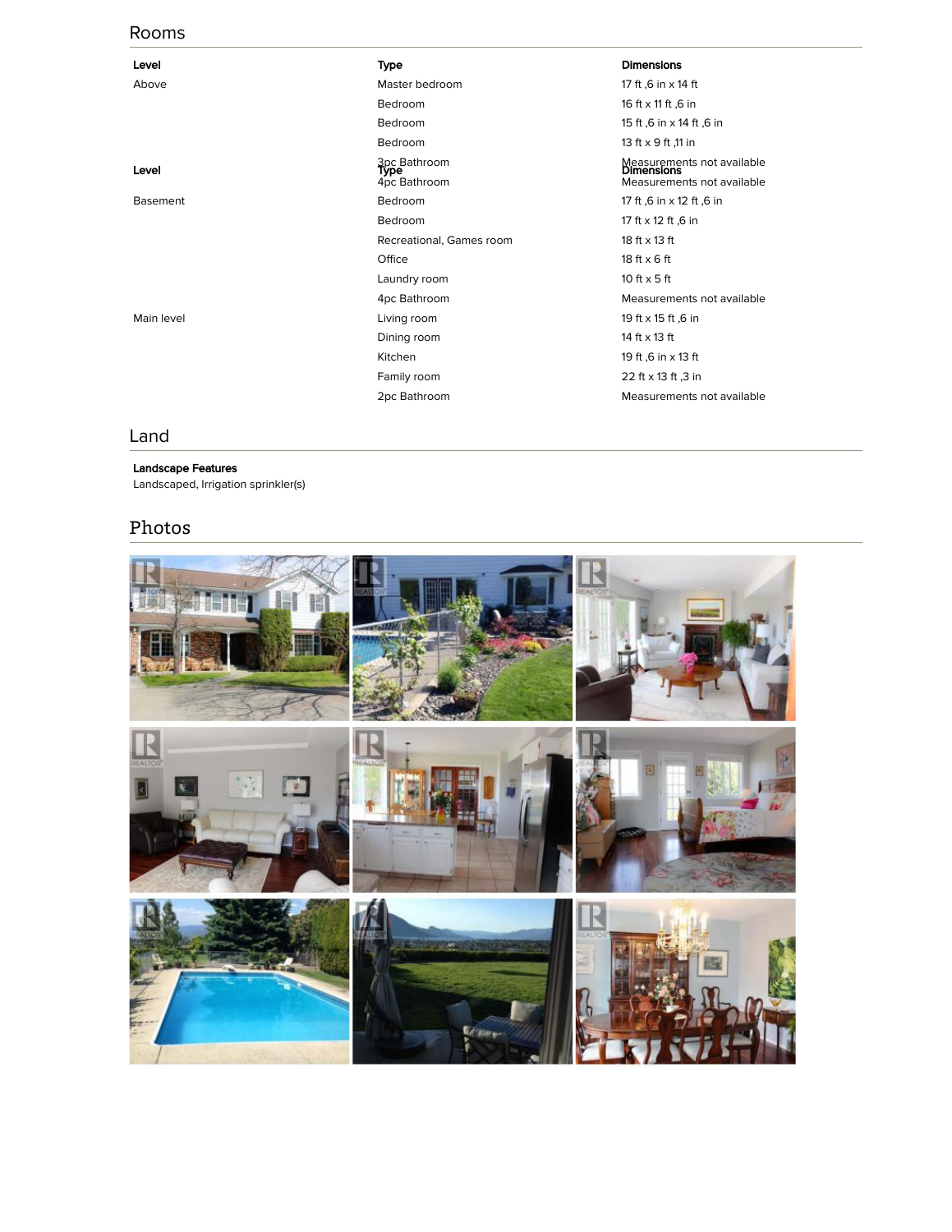



[PATTI DUNBAR](https://www.realtor.ca/Residential/RealtorDetails.aspx?IndividualId=1535140) Salesperson

250-493-2244

### [ROYAL LEPAGE LOCATIONS WEST](https://www.realtor.ca/Residential/OfficeDetails.aspx?OrganizationId=54388) 484 Main St

Penticton, B.C., BC V2A5C5

250-493-2244 Fax: 250-492-6640



C 250-490-5601

[ROYAL LEPAGE LOCATIONS WEST](https://www.realtor.ca/Residential/OfficeDetails.aspx?OrganizationId=54388)

484 Main St Penticton, B.C., BC V2A5C5 250-493-2244 Fax: 250-492-6640

Data provided by: South [Okanagan](http://www.soreb.org/) Real Estate Board 101 - 365 Van Horne Street, Penticton, British Columbia V2A 8S4

All information displayed is believed to be accurate but is not guaranteed and should be independently verified. No warranties or representations are made of any kind.